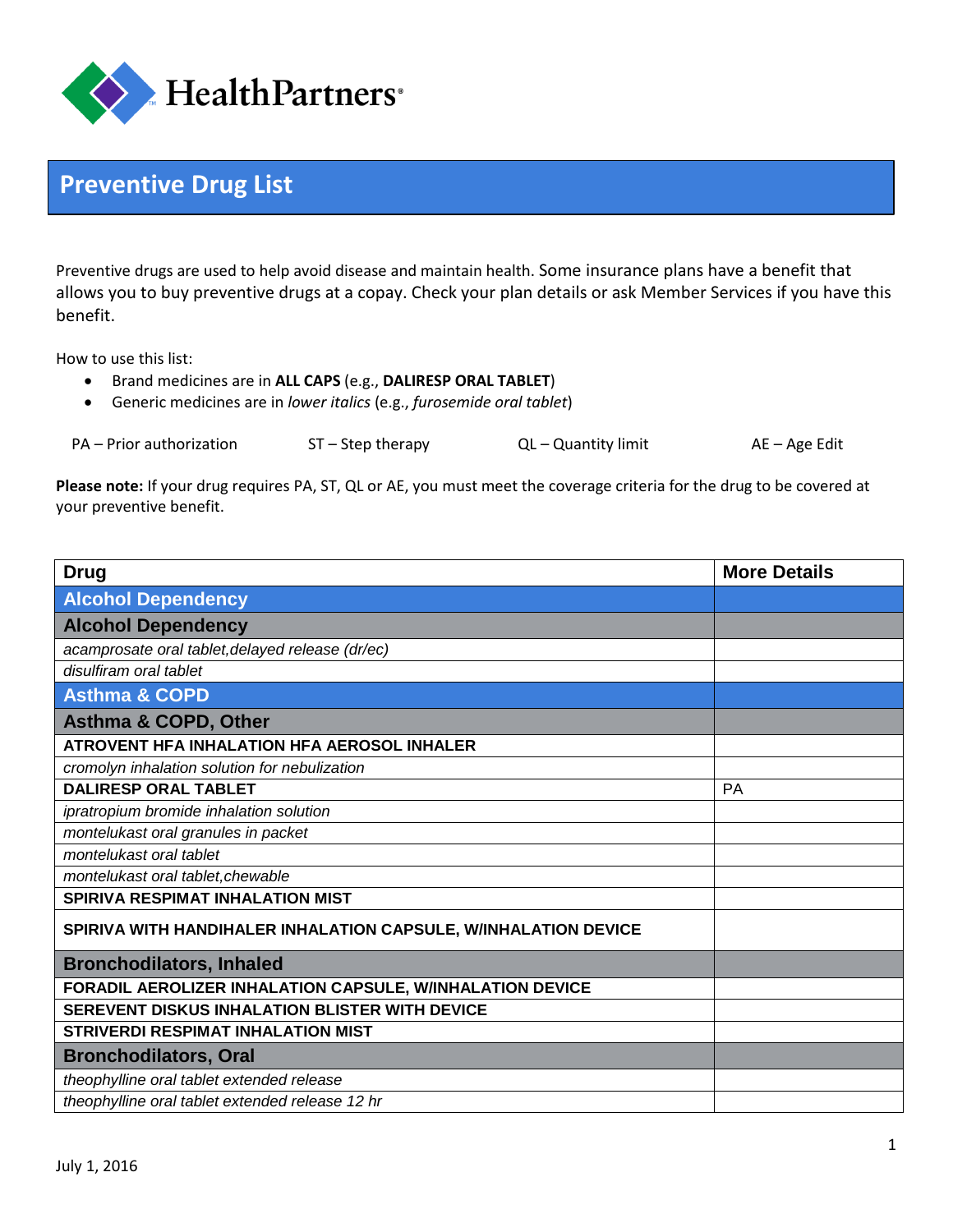| <b>Combination Agents, Inhaled</b>                                                                                                              |           |
|-------------------------------------------------------------------------------------------------------------------------------------------------|-----------|
| <b>ADVAIR DISKUS INHALATION BLISTER WITH DEVICE</b>                                                                                             |           |
| <b>ADVAIR HFA INHALATION HFA AEROSOL INHALER</b>                                                                                                |           |
| ANORO ELLIPTA INHALATION BLISTER WITH DEVICE                                                                                                    | <b>PA</b> |
| <b>BREO ELLIPTA INHALATION BLISTER WITH DEVICE</b>                                                                                              |           |
| <b>COMBIVENT RESPIMAT INHALATION MIST</b>                                                                                                       |           |
| <b>DULERA INHALATION HFA AEROSOL INHALER</b>                                                                                                    | <b>PA</b> |
| ipratropium-albuterol inhalation solution for nebulization                                                                                      |           |
| <b>Corticosteroids, Inhaled</b>                                                                                                                 |           |
| ARNUITY ELLIPTA INHALATION BLISTER WITH DEVICE                                                                                                  |           |
| <b>ASMANEX HFA INHALATION HFA AEROSOL INHALER</b>                                                                                               |           |
| ASMANEX TWISTHALER INHALATION AEROSOL POWDR BREATH ACTIVATED 110<br>MCG (30 DOSES), 220 MCG (120 DOSES), 220 MCG (30 DOSES), 220 MCG (60 DOSES) |           |
| budesonide inhalation suspension for nebulization                                                                                               | <b>AE</b> |
| FLOVENT DISKUS INHALATION BLISTER WITH DEVICE                                                                                                   |           |
| <b>FLOVENT HFA INHALATION HFA AEROSOL INHALER</b>                                                                                               |           |
| PULMICORT FLEXHALER INHALATION AEROSOL POWDR BREATH ACTIVATED                                                                                   |           |
| <b>QVAR INHALATION AEROSOL</b>                                                                                                                  |           |
| <b>STIOLTO RESPIMAT INHALATION MIST</b>                                                                                                         |           |
| <b>Behavioral Health</b>                                                                                                                        |           |
| <b>Antipsychotic</b>                                                                                                                            |           |
| aripiprazole oral solution                                                                                                                      | AE        |
| aripiprazole oral tablet                                                                                                                        | <b>AE</b> |
| aripiprazole oral tablet, disintegrating                                                                                                        | PA; AE    |
| chlorpromazine oral tablet                                                                                                                      | AE        |
| clozapine oral tablet                                                                                                                           | <b>AE</b> |
| clozapine oral tablet, disintegrating                                                                                                           | PA; AE    |
| fluphenazine hcl oral concentrate                                                                                                               | <b>AE</b> |
| fluphenazine hcl oral elixir                                                                                                                    | AE        |
| fluphenazine hcl oral tablet                                                                                                                    | AE        |
| haloperidol lactate oral concentrate                                                                                                            | AE        |
| haloperidol oral tablet                                                                                                                         | <b>AE</b> |
| loxapine succinate oral capsule                                                                                                                 | <b>AE</b> |
| olanzapine oral tablet                                                                                                                          | <b>AE</b> |
| olanzapine oral tablet, disintegrating                                                                                                          | PA; AE    |
| perphenazine oral tablet                                                                                                                        | <b>AE</b> |
| quetiapine oral tablet                                                                                                                          | AE        |
| risperidone oral solution                                                                                                                       | <b>AE</b> |
| risperidone oral tablet                                                                                                                         | <b>AE</b> |
| risperidone oral tablet, disintegrating                                                                                                         | PA; AE    |
| SEROQUEL XR ORAL TABLET EXTENDED RELEASE 24 HR                                                                                                  | PA; AE    |
| thioridazine oral tablet                                                                                                                        | <b>AE</b> |
| thiothixene oral capsule                                                                                                                        | AE        |
| trifluoperazine oral tablet                                                                                                                     | <b>AE</b> |
| <b>VERSACLOZ ORAL SUSPENSION</b>                                                                                                                | PA; AE    |
| ziprasidone hcl oral capsule                                                                                                                    | <b>AE</b> |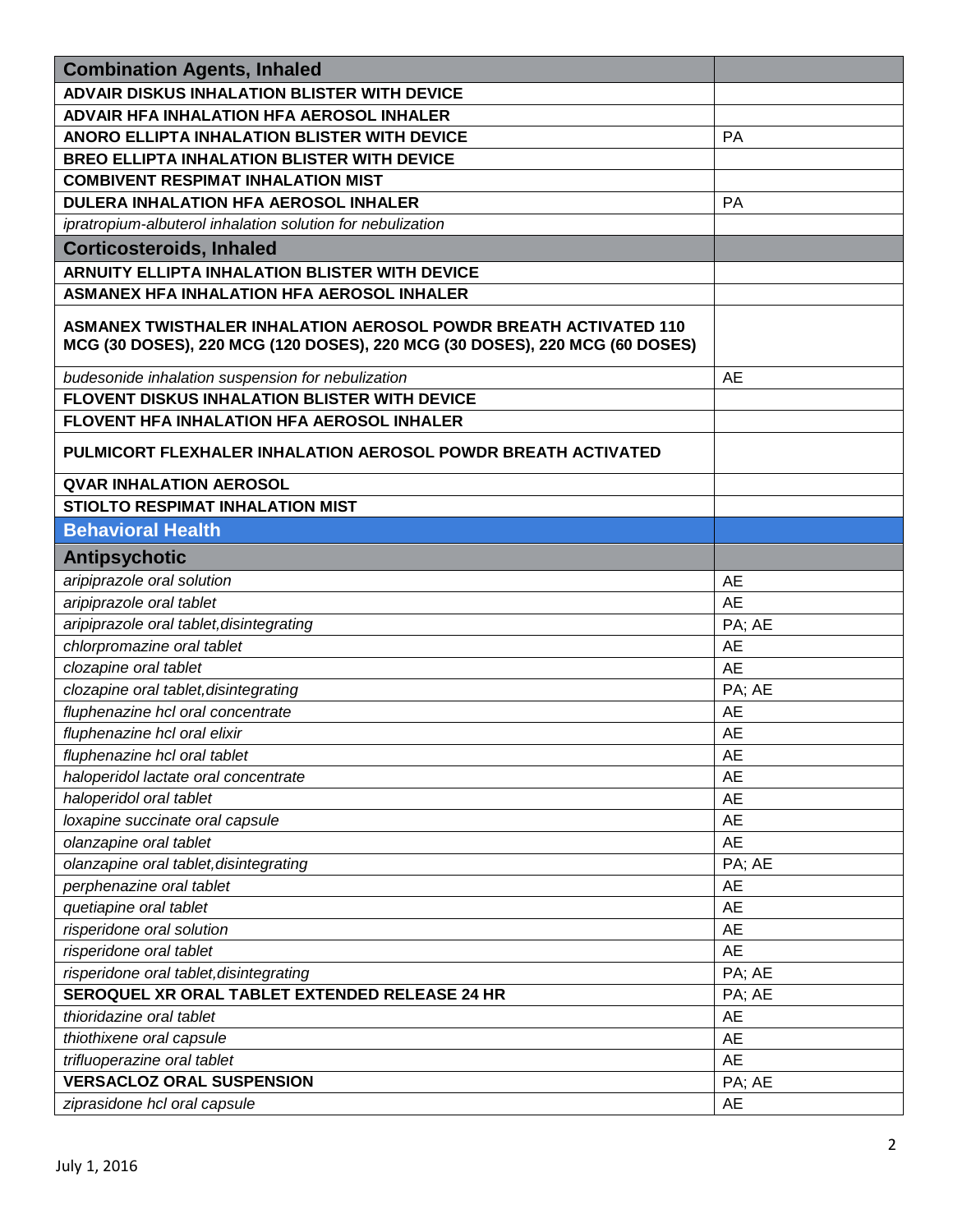| <b>Bipolar Disorder</b>                                             |           |
|---------------------------------------------------------------------|-----------|
| lithium carbonate oral capsule                                      |           |
| lithium carbonate oral tablet                                       |           |
| lithium carbonate oral tablet extended release                      |           |
| lithium citrate oral solution 8 meq/5 ml                            |           |
| <b>Depression, Atypical Antidepressants</b>                         |           |
| bupropion hcl oral tablet                                           |           |
| bupropion hcl oral tablet extended release                          |           |
| bupropion hcl oral tablet extended release 24 hr                    |           |
| mirtazapine oral tablet                                             |           |
| <b>Depression, MAOIS</b>                                            |           |
| phenelzine oral tablet                                              |           |
| tranylcypromine oral tablet                                         |           |
| <b>Depression, Serotonin Modulators</b>                             |           |
| nefazodone oral tablet                                              |           |
| trazodone oral tablet                                               |           |
| <b>Depression, SNRIS</b>                                            |           |
| duloxetine oral capsule, delayed release(dr/ec) 20 mg, 30 mg, 60 mg |           |
| venlafaxine oral capsule, extended release 24hr                     |           |
| venlafaxine oral tablet                                             |           |
| <b>Depression, SSRIS</b>                                            |           |
| citalopram oral solution                                            |           |
| citalopram oral tablet                                              |           |
| escitalopram oxalate oral solution                                  |           |
| escitalopram oxalate oral tablet                                    |           |
| fluoxetine oral capsule                                             |           |
| fluoxetine oral solution                                            |           |
| fluvoxamine oral tablet                                             |           |
| paroxetine hcl oral tablet                                          |           |
| <b>PAXIL ORAL SUSPENSION</b>                                        |           |
| sertraline oral concentrate                                         |           |
| sertraline oral tablet                                              |           |
| <b>Depression, Tricyclic &amp; Tetracyclic Antidepressants</b>      |           |
| amitriptyline oral tablet 10 mg, 100 mg, 25 mg, 50 mg, 75 mg        | <b>AE</b> |
| amitriptyline oral tablet 150 mg                                    | <b>AE</b> |
| clomipramine oral capsule                                           | <b>AE</b> |
| desipramine oral tablet                                             |           |
| doxepin oral capsule                                                | <b>AE</b> |
| imipramine hcl oral tablet                                          | <b>AE</b> |
| nortriptyline oral capsule                                          |           |
| nortriptyline oral solution                                         |           |
| <b>Blood Thinner</b>                                                |           |
| <b>Anticoagulants</b>                                               |           |
| <b>ELIQUIS ORAL TABLET</b>                                          |           |
| jantoven oral tablet                                                |           |
| PRADAXA ORAL CAPSULE                                                |           |
| warfarin oral tablet                                                |           |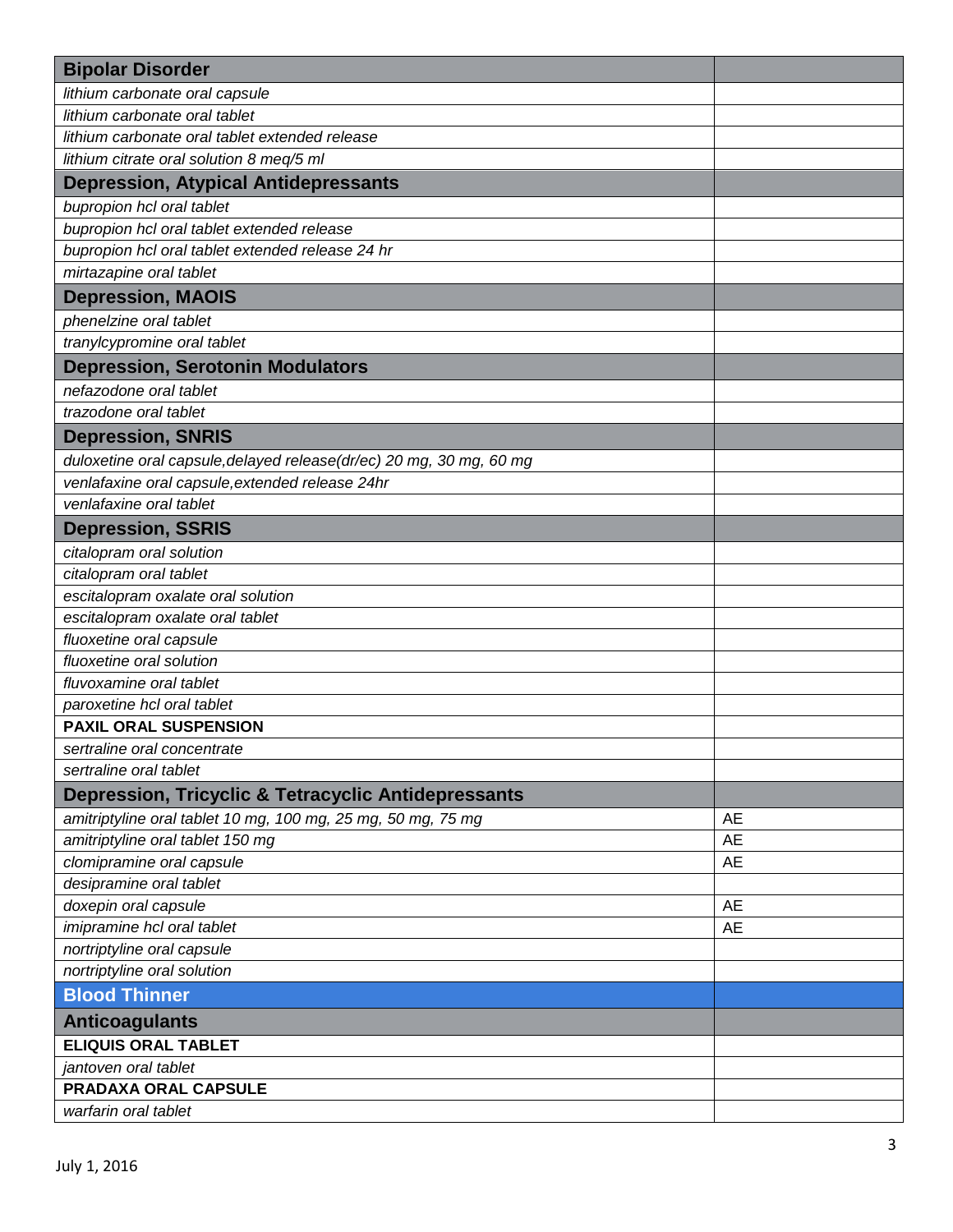| <b>XARELTO ORAL TABLET</b>                                                                         |           |
|----------------------------------------------------------------------------------------------------|-----------|
| <b>Platelet Inhibitors</b>                                                                         |           |
| anagrelide oral capsule                                                                            |           |
| aspirin-dipyridamole oral capsule, er multiphase 12 hr                                             |           |
| <b>BRILINTA ORAL TABLET</b>                                                                        |           |
| cilostazol oral tablet                                                                             |           |
| clopidogrel oral tablet 75 mg                                                                      |           |
| dipyridamole oral tablet                                                                           |           |
| <b>EFFIENT ORAL TABLET</b>                                                                         |           |
| <b>ZONTIVITY ORAL TABLET</b>                                                                       | <b>PA</b> |
| <b>Cancer</b>                                                                                      |           |
| <b>Cancer, SERMs</b>                                                                               |           |
| tamoxifen oral tablet                                                                              |           |
| <b>Diabetes</b>                                                                                    |           |
| Diabetes, Alpha-Glucosidase Inhibitors                                                             |           |
| acarbose oral tablet                                                                               |           |
| miglitol oral tablet                                                                               |           |
| <b>Diabetes, Biguanides</b>                                                                        |           |
| metformin oral tablet                                                                              |           |
| metformin oral tablet extended release 24 hr                                                       |           |
| Diabetes, Dpp-4 Inhibitor / Biguanide Combinations                                                 |           |
| <b>JENTADUETO ORAL TABLET</b>                                                                      |           |
| <b>Diabetes, Dpp-4 Inhibitors</b>                                                                  |           |
| <b>TRADJENTA ORAL TABLET</b>                                                                       |           |
| <b>Diabetes, Glp-1 Agonists</b>                                                                    |           |
| <b>BYDUREON SUBCUTANEOUS PEN INJECTOR</b>                                                          | QL        |
| BYDUREON SUBCUTANEOUS SUSPENSION, EXTENDED REL RECON                                               | QL        |
| BYETTA SUBCUTANEOUS PEN INJECTOR 10 MCG/DOSE(250 MCG/ML) 2.4 ML, 5<br>MCG/DOSE (250 MCG/ML) 1.2 ML | QL        |
| <b>VICTOZA 2-PAK SUBCUTANEOUS PEN INJECTOR</b>                                                     | QL        |
| <b>VICTOZA 3-PAK SUBCUTANEOUS PEN INJECTOR</b>                                                     | QL        |
| <b>Diabetes, Intermediate-Acting Insulins</b>                                                      |           |
| HUMULIN N KWIKPEN SUBCUTANEOUS INSULIN PEN                                                         |           |
| HUMULIN N PEN SUBCUTANEOUS INSULIN PEN                                                             |           |
| HUMULIN N SUBCUTANEOUS SUSPENSION                                                                  |           |
| <b>Diabetes, Long-Acting Insulins</b>                                                              |           |
| <b>LANTUS SOLOSTAR SUBCUTANEOUS INSULIN PEN</b>                                                    |           |
| <b>LANTUS SUBCUTANEOUS SOLUTION</b>                                                                |           |
| LEVEMIR FLEXTOUCH SUBCUTANEOUS INSULIN PEN                                                         | <b>ST</b> |
| LEVEMIR SUBCUTANEOUS SOLUTION                                                                      | <b>ST</b> |
| TOUJEO SOLOSTAR SUBCUTANEOUS INSULIN PEN                                                           |           |
| <b>Diabetes, Meglitinides</b>                                                                      |           |
| nateglinide oral tablet                                                                            |           |
| repaglinide oral tablet                                                                            |           |
| <b>Diabetes, Other Oral Agents</b>                                                                 |           |
| <b>CYCLOSET ORAL TABLET</b>                                                                        | <b>PA</b> |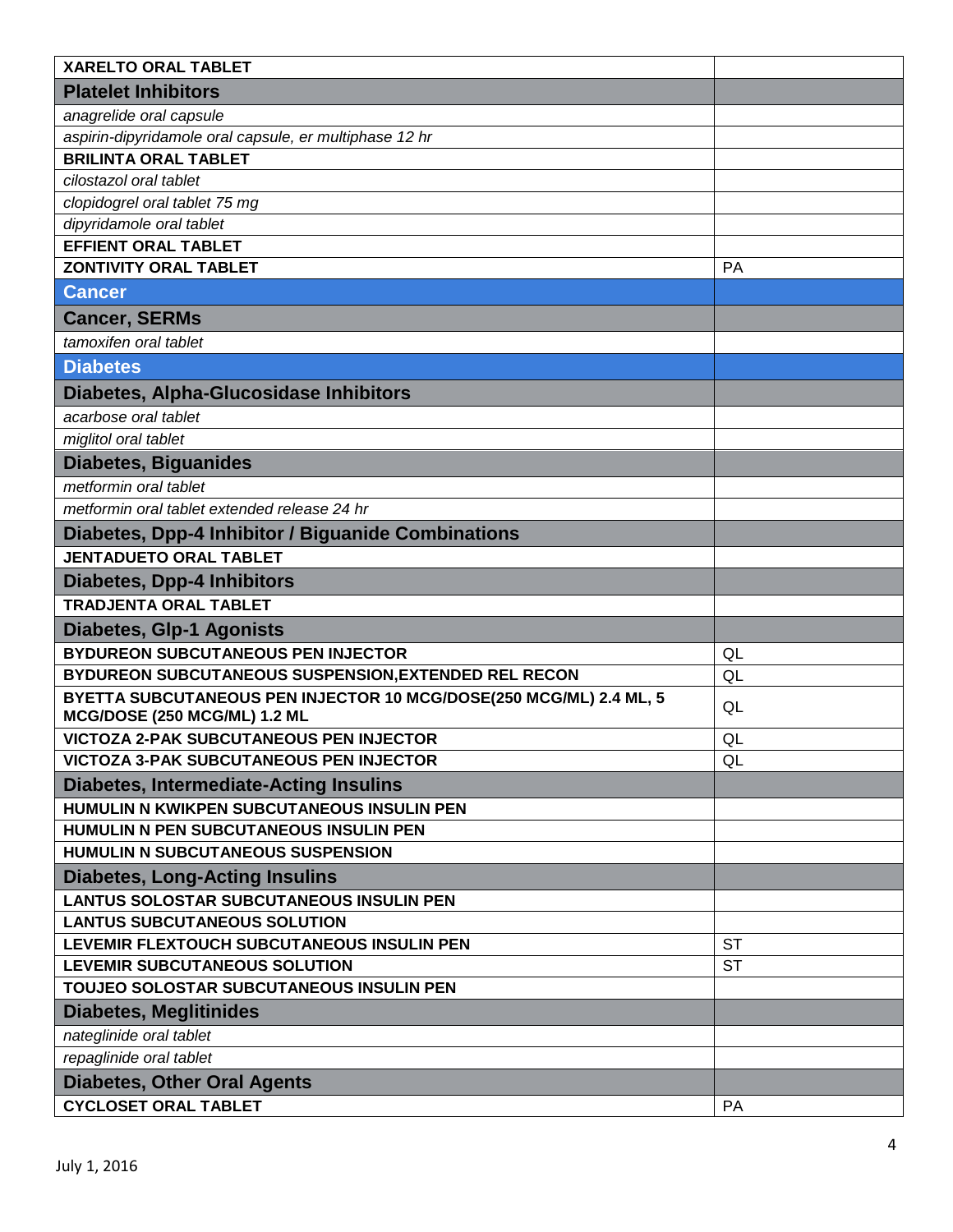| <b>Diabetes, Pre-Mixed Insulins</b>                     |           |
|---------------------------------------------------------|-----------|
| HUMALOG MIX 50-50 KWIKPEN SUBCUTANEOUS INSULIN PEN      |           |
| HUMALOG MIX 50-50 SUBCUTANEOUS SUSPENSION               |           |
| HUMALOG MIX 75-25 KWIKPEN SUBCUTANEOUS INSULIN PEN      |           |
| <b>HUMALOG MIX 75-25 SUBCUTANEOUS SUSPENSION</b>        |           |
| HUMULIN 70/30 KWIKPEN SUBCUTANEOUS INSULIN PEN          |           |
| HUMULIN 70/30 PEN SUBCUTANEOUS INSULIN PEN              |           |
| HUMULIN 70/30 SUBCUTANEOUS SUSPENSION                   |           |
| <b>Diabetes, Rapid-Acting Insulins</b>                  |           |
| HUMALOG KWIKPEN SUBCUTANEOUS INSULIN PEN                |           |
| <b>HUMALOG SUBCUTANEOUS CARTRIDGE</b>                   |           |
| <b>HUMALOG SUBCUTANEOUS SOLUTION</b>                    |           |
| <b>Diabetes, Rescue Agents</b>                          |           |
| <b>GLUCAGEN HYPOKIT INJECTION RECON SOLN</b>            |           |
| <b>GLUCAGEN INJECTION RECON SOLN</b>                    |           |
| GLUCAGON EMERGENCY KIT (HUMAN) INJECTION KIT            |           |
| Diabetes, Sglt2 Inhibitor / Biguanide Combinations      |           |
| <b>INVOKAMET ORAL TABLET</b>                            | <b>ST</b> |
| <b>SYNJARDY ORAL TABLET</b>                             | <b>ST</b> |
| <b>Diabetes, Sglt2 Inhibitors</b>                       |           |
| <b>INVOKANA ORAL TABLET</b>                             | <b>ST</b> |
| <b>JARDIANCE ORAL TABLET</b>                            | <b>ST</b> |
| <b>Diabetes, Short-Acting Insulins</b>                  |           |
| <b>HUMULIN R INJECTION SOLUTION</b>                     |           |
| HUMULIN R U-500 (CONCENTRATED) SUBCUTANEOUS SOLUTION    |           |
| Diabetes, Sulfonylurea / Biguanide Combination          |           |
| glipizide-metformin oral tablet                         |           |
| <b>Diabetes, Sulfonylureas</b>                          |           |
| glimepiride oral tablet                                 |           |
| glipizide oral tablet                                   |           |
| glipizide oral tablet extended release 24hr             |           |
| Diabetes, Thiazolidinedione / Biguanide Combinations    |           |
| pioglitazone-metformin oral tablet                      |           |
| Diabetes, Thiazolidinedione / Sulfonylurea Combinations |           |
| pioglitazone-glimepiride oral tablet                    |           |
| <b>Diabetes, Thiazolidinediones</b>                     |           |
| pioglitazone oral tablet                                |           |
| <b>Heart Health</b>                                     |           |
| <b>Blood Pressure, ACEI &amp; ARB</b>                   |           |
| amlodipine-benazepril oral capsule                      |           |
| amlodipine-valsartan oral tablet                        | <b>ST</b> |
| amlodipine-valsartan-hcthiazid oral tablet              | <b>ST</b> |
| benazepril oral tablet                                  |           |
| benazepril-hydrochlorothiazide oral tablet              |           |
| captopril oral tablet                                   |           |
| captopril-hydrochlorothiazide oral tablet               |           |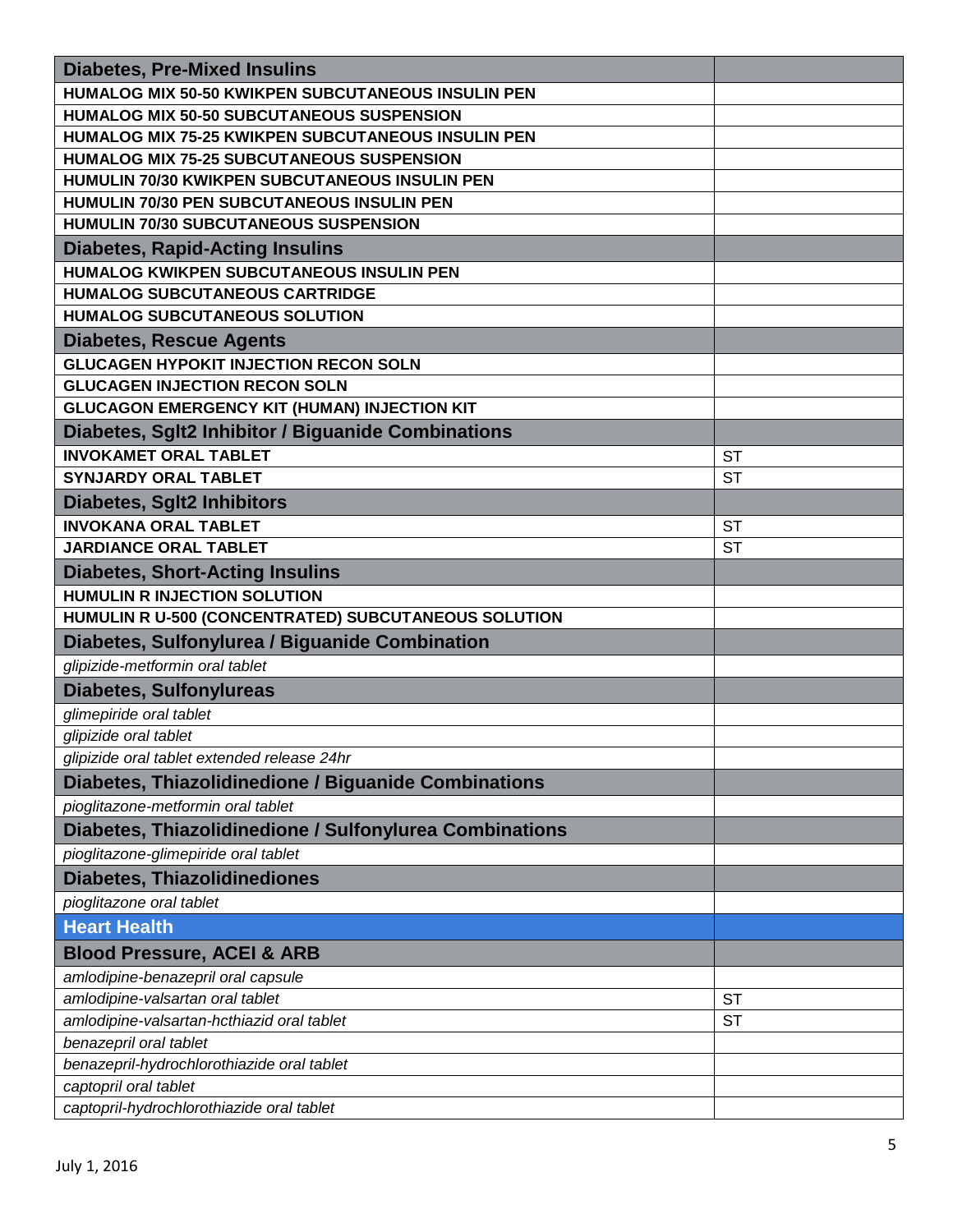| enalapril maleate oral tablet                                     |           |
|-------------------------------------------------------------------|-----------|
| enalapril-hydrochlorothiazide oral tablet                         |           |
| fosinopril oral tablet                                            |           |
| fosinopril-hydrochlorothiazide oral tablet                        |           |
| irbesartan oral tablet                                            |           |
| irbesartan-hydrochlorothiazide oral tablet                        |           |
| lisinopril oral tablet                                            |           |
| lisinopril-hydrochlorothiazide oral tablet                        |           |
| losartan oral tablet                                              |           |
| losartan-hydrochlorothiazide oral tablet                          |           |
| moexipril oral tablet                                             |           |
| moexipril-hydrochlorothiazide oral tablet 15-12.5 mg, 7.5-12.5 mg |           |
| moexipril-hydrochlorothiazide oral tablet 15-25 mg                |           |
| perindopril erbumine oral tablet                                  |           |
| quinapril oral tablet                                             |           |
| quinapril-hydrochlorothiazide oral tablet                         |           |
| ramipril oral capsule                                             |           |
| trandolapril oral tablet                                          |           |
| valsartan oral tablet                                             |           |
| valsartan-hydrochlorothiazide oral tablet                         |           |
| <b>Blood Pressure, Beta Blockers</b>                              |           |
| atenolol oral tablet                                              |           |
| atenolol-chlorthalidone oral tablet                               |           |
| bisoprolol fumarate oral tablet                                   |           |
| bisoprolol-hydrochlorothiazide oral tablet                        |           |
| carvedilol oral tablet                                            |           |
| COREG CR ORAL CAPSULE, ER MULTIPHASE 24 HR                        | <b>ST</b> |
| labetalol oral tablet                                             |           |
| metoprolol succinate oral tablet extended release 24 hr           |           |
| metoprolol ta-hydrochlorothiaz oral tablet                        |           |
| metoprolol tartrate oral tablet 100 mg, 25 mg, 50 mg              |           |
| nadolol oral tablet                                               |           |
| propranolol oral capsule, extended release 24 hr                  |           |
| propranolol oral tablet                                           |           |
| propranolol-hydrochlorothiazid oral tablet                        |           |
| <b>Blood Pressure, Calcium Channel Blockers</b>                   |           |
| amlodipine oral tablet                                            |           |
| amlodipine-benazepril oral capsule                                |           |
| amlodipine-valsartan oral tablet                                  | <b>ST</b> |
| amlodipine-valsartan-hcthiazid oral tablet                        | <b>ST</b> |
| cartia xt oral capsule, extended release 24hr                     |           |
| diltia xt oral capsule, ext release degradable 240 mg             |           |
| diltiazem hcl oral capsule, extended release                      |           |
| diltiazem hcl oral capsule, ext release degradable                |           |
| diltiazem hcl oral capsule, extended release 12 hr                |           |
| diltiazem hcl oral capsule, extended release 24hr                 |           |
| diltiazem hcl oral tablet                                         |           |
| dilt-xr oral capsule, ext release degradable 120 mg, 180 mg       |           |
| nifedipine oral tablet extended release                           |           |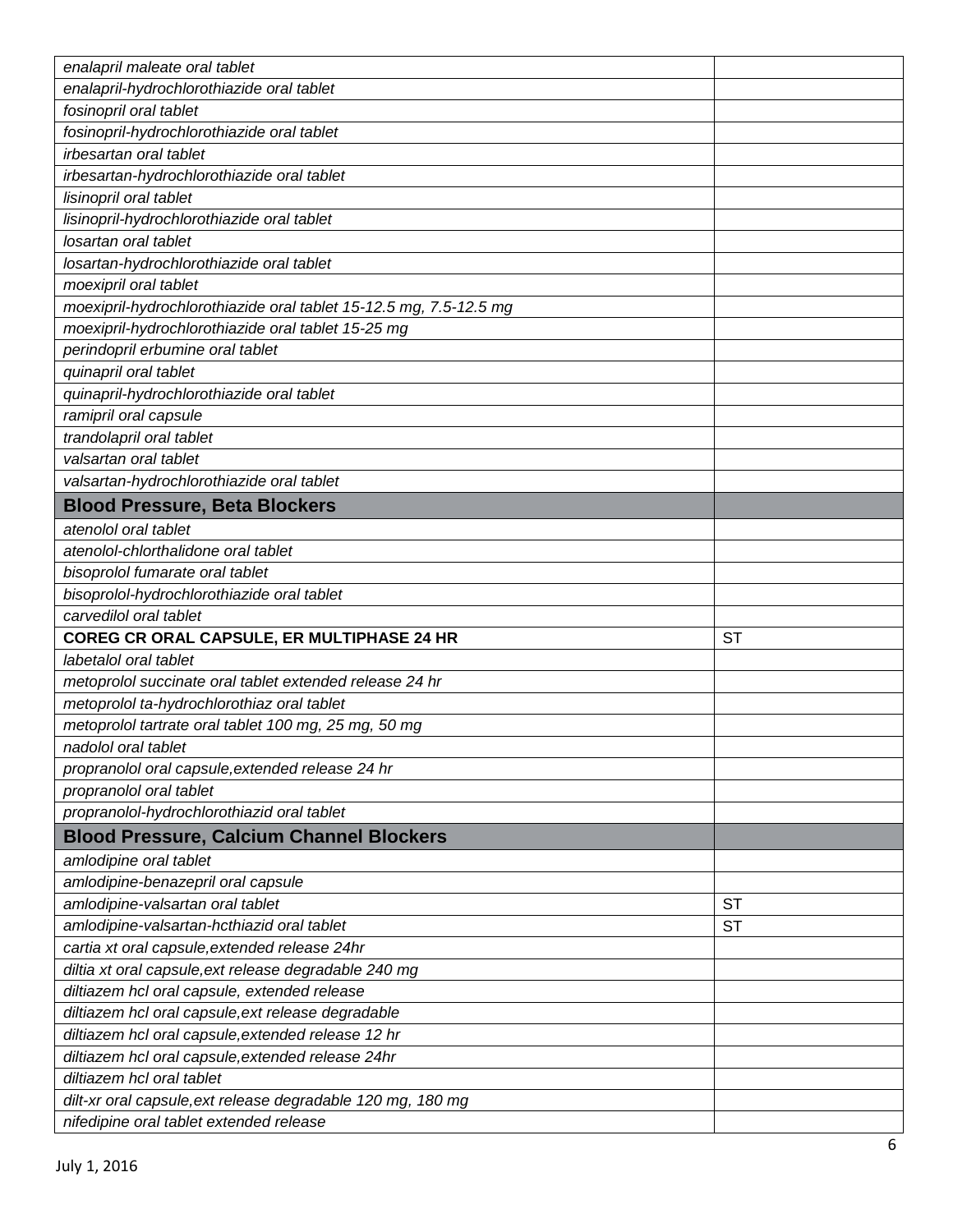| nifedipine oral tablet extended release 24hr                                      |           |
|-----------------------------------------------------------------------------------|-----------|
| taztia xt oral capsule, extended release 120 mg, 180 mg, 300 mg                   |           |
| verapamil oral capsule, ext rel. pellets 24 hr                                    |           |
| verapamil oral tablet                                                             |           |
| verapamil oral tablet extended release                                            |           |
| <b>Blood Pressure, Other</b>                                                      |           |
| clonidine hcl oral tablet                                                         |           |
| clonidine transdermal patch weekly                                                |           |
| doxazosin oral tablet                                                             |           |
| guanfacine oral tablet                                                            |           |
| hydralazine oral tablet                                                           |           |
| methyldopa oral tablet                                                            |           |
| minoxidil oral tablet                                                             |           |
| prazosin oral capsule                                                             |           |
| reserpine oral tablet                                                             |           |
| terazosin oral capsule                                                            |           |
| <b>Cholesterol Lowering, Bile Acid Resins</b>                                     |           |
| cholestyramine (with sugar) oral powder                                           |           |
| cholestyramine (with sugar) oral powder in packet                                 |           |
| cholestyramine light oral powder                                                  |           |
| cholestyramine light oral powder in packet                                        |           |
| colestipol oral tablet                                                            |           |
| <b>Cholesterol Lowering, Other</b>                                                |           |
| <b>ZETIA ORAL TABLET</b>                                                          |           |
|                                                                                   |           |
| <b>Cholesterol Lowering, Statins</b>                                              |           |
| atorvastatin oral tablet                                                          |           |
| lovastatin oral tablet                                                            |           |
| pravastatin oral tablet                                                           |           |
| simvastatin oral tablet 10 mg, 20 mg, 5 mg                                        |           |
| simvastatin oral tablet 40 mg                                                     | QL        |
| simvastatin oral tablet 80 mg                                                     | PA        |
| <b>Diuretics</b>                                                                  |           |
| amiloride oral tablet                                                             |           |
| amiloride-hydrochlorothiazide oral tablet                                         |           |
| bumetanide oral tablet                                                            |           |
| chlorothiazide oral tablet                                                        |           |
|                                                                                   |           |
| chlorthalidone oral tablet 25 mg, 50 mg                                           | <b>PA</b> |
| eplerenone oral tablet                                                            |           |
| furosemide oral solution 10 mg/ml, 40 mg/5 ml (8 mg/ml)<br>furosemide oral tablet |           |
| hydrochlorothiazide oral capsule                                                  |           |
| hydrochlorothiazide oral tablet                                                   |           |
|                                                                                   |           |
| indapamide oral tablet<br>metolazone oral tablet                                  |           |
|                                                                                   |           |
| spironolactone oral tablet                                                        |           |
| spironolacton-hydrochlorothiaz oral tablet<br>torsemide oral tablet               |           |
| triamterene-hydrochlorothiazid oral capsule                                       |           |